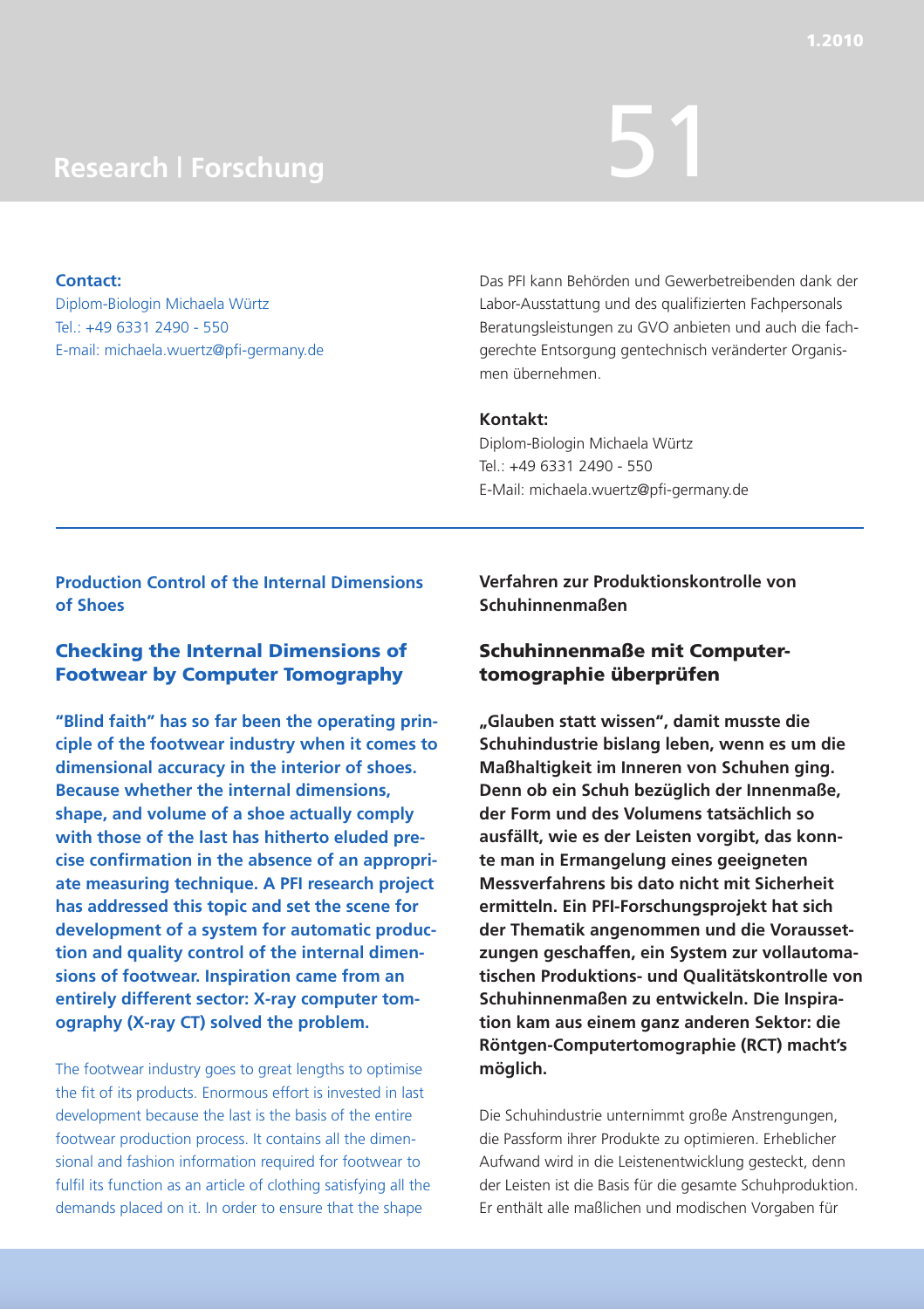## NEWSLETTER

of the last is transferred exactly and permanently to the shoe, shape-stabilising components are incorporated into the shoe. In addition, various process steps are necessary for dimensional stabilisation during production – as dictated by the materials used.

PFI

**Group** 

Up to now, however, the footwear industry has lacked a non-destructive measuring technique which affords not only the dimensions of the shoe interior with sufficient accuracy but also information about shape and volume. Shoe manufacturers therefore saw no reason to doubt the shape fidelity and dimensional accuracy of their products. However, test measurements of the internal length of footwear then showed that shoes did not necessarily conform to the dimensions of the last and that considerable deviations may occur under some circumstances.

### **X-Ray Computer Tomography Identified as a Suitable Technique**

Yet the problem of measuring difficultly accessible or inaccessible bodies is not unique to footwear production. Such problems are solved in mechanical engineering, in vehicle construction, and in materials engineering by a method originally applied in the area of human medicine: X-ray computer tomography (X-ray CT).

A research project was initiated with the aim of studying whether non-destructive metrology of the interior space of footwear is feasible with the aid of computer tomography. In addition to the Test and Research Institute Pirmasens, the Radiology Department of Tübingen University, Stralsund University of Applied Sciences, and the Berlin-based Society for the Promotion of Applied Computer Science (Gesellschaft für angewandte Informatik – GFaI) also participated in the project.

### **Foot/Shoe and Shoe/Last Comparisons**

The images obtained with the aid of X-ray CT had to be converted into a form that could be evaluated by image processing systems. The set goal was to accomplish the greatest possible degree of automatic production and

den Schuh, um seine Funktion als Bekleidungsstück mit allen gestellten Anforderungen erfüllen zu können. Damit die Form des Leistens exakt und dauerhaft auf den Schuh übertragen werden kann, baut man Komponenten in den Schuh ein, die die Form stablisieren sollen. Darüber hinaus sind in der Produktion – je nach verwendetem Material – unterschiedliche Prozesschritte zur Formstabilisierung erforderlich.

Bislang fehlte jedoch ein Messverfahren, das nicht nur die Maße des Schuhinnenraums in entsprechender Genauigkeit, sondern auch Form- und Volumeninformationen liefert, ohne den Schuh zu zerstören. Daher sahen die Schuhhersteller keine Veranlassung, die Form- und Maßtreue ihrer Erzeugnisse anzuzweifeln. Dann aber zeigten Probemessungen der Schuhinnenlänge, dass die Schuhe nicht unbedingt den Leistenmaßen entsprachen und dass unter Umständen starke Abweichungen auftraten.

### **Röntgen-Computertomographie als geeignetes Verfahren identifiziert**

Das Problem, wie man schwer zugängliche oder unzugängliche Körper vermessen kann, stellt sich jedoch nicht nur in der Schuhfertigung. Im Maschinenbau, im Fahrzeugbau und in der Werkstofftechnik wird zur Lösung derartiger Probleme erfolgreich ein Verfahren angewandt, dessen ursprüngliches Anwendungsgebiet die Humanmedizin ist: Die Röntgen-Computertomografie (RCT).

Im Rahmen eines Forschungsprojektes sollte untersucht werden, ob mit Hilfe der Computertomographie die zerstörungsfreie Vermessung des Schuhinnenraums möglich ist. In das Projekt waren neben dem Prüf- und Forschungsinstitut Pirmasens auch die Radiologie der Universität Tübingen, die FH Stralsund und die Gesellschaft für angewandte Informatik (GFaI) aus Berlin involviert.

### **Vergleiche Fuß / Schuh und Schuh / Leisten**

Die mit Hilfe der RCT-Technik gewonnen Bilder waren so aufzubereiten, dass sie von Bildverarbeitungssystemen ausgewertet werden konnten. Zielsetzung war eine mög-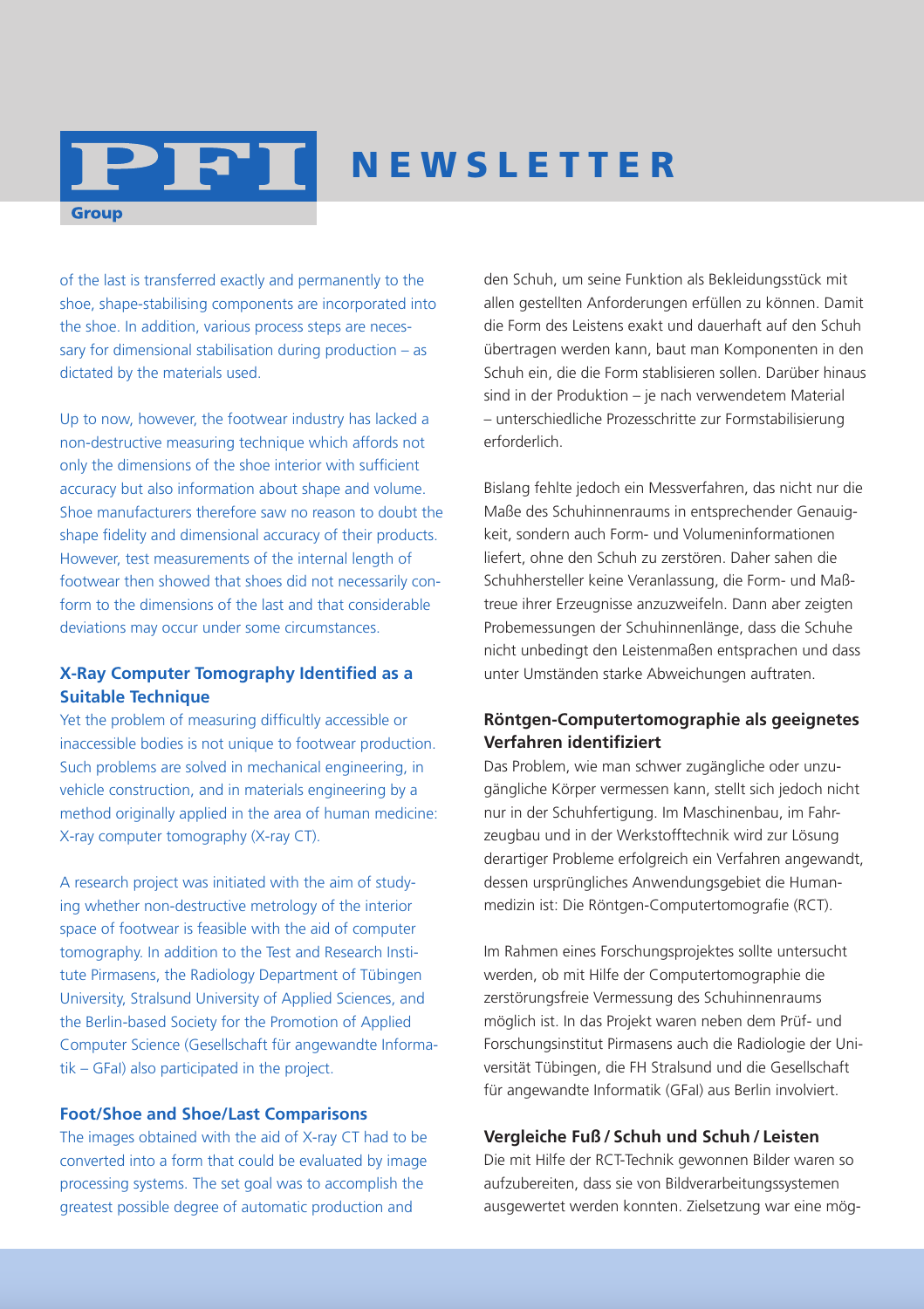quality control of the internal dimensions of footwear. The system to be developed had to perform two tasks: First it should permit comparison of foot and shoe data. Secondly, it should compare the dimensions of a shoe interior given by a last with the actual space available in the shoe produced on this last.

A precondition for the development of a measuring technique was the definition of suitable dimensions within a shoe which permit comparison both with a last as a shape and with a foot as an object to be clothed.

The first test measurements on shoes yielded images

lichst vollautomatische Produktions- und Qualitätskontrolle der Schuhinnenmaße. Das zu entwickelnde System sollte zweierlei Dinge können: Ersten sollte es den Abgleich von Fuß- mit Schuhdaten möglich machen. Zweitens sollte es die durch einen Leisten vorgegebenen Maße eines Schuhinnenraums mit dem tatsächlichen Raum vergleichen, der im über diesen Leisten produzierten Schuh zur Verfügung steht.

Voraussetzung für die Entwicklung eines Messverfahrens war die Festlegung geeigneter Maße im Schuh, die sowohl einen Vergleich mit dem Leisten als Form, aber auch mit dem Fuß als zu bekleidendes Objekt ermöglichten.

> Die ersten Testmessungen von Schuhen lieferten Bilder, die erst mal nur zeigten, dass der Schuh ein sehr kompliziertes Messobjekt ist. Die am Leisten noch einfach zu definierenden und zu messenden Maße waren am Schuh nicht so leicht zu finden. Das liegt daran, dass ein Schuh eine Kombination verschiedener Materialien ist, die in verschiedenen Dicken und Ebenen miteinander verbunden sind. Dadurch ergeben sich von außen nicht sichtbare Hohlräume, Unebenheiten und unscharfe Über-

measuring points specified for description of the interior space of the shoe.

transitions invisible from the outside render the location of defined

a defined coordinate system and

The suitability of the CT technique for measuring the interior space of shoes was tested on a very wide range of footwear. The samples included shoes made of dimensionally stable (Figure 2) and supple materials (Figures 3 and 4), shoes with metal components such as safety shoes with steel toecaps and steel soles, and also highheel shoes containing metal screws, metal nails, and metal shank pieces (see Figure 1). Both children's shoes (Figure 5) and a wide range of adults' shoes of various

Bild 1: CT-Messung eines Schuhes

gänge, die das Finden definierter Messpunkte erschweren (Bild 1). Daher wurden die Schuhe einem definierten Koordinatensystem zugeordnet und Messpunkte für die Beschreibung des Schuhinnenraumes festgelegt.

Die Eignung der CT-Messung zur Schuhinnenraumbestimmung wurde an den unterschiedlichsten Schuhtypen getestet. Darunter waren Schuhe aus formstabilen (Bild 2) und biegeschlaffen Materialien (Bild 3 und 4), Schuhe mit Metallteilen wie z. B. Sicherheitsschuhe mit Stahlkappen und Stahlsohlen, aber auch Absatzschuhe mit Metallschrauben, -nägeln und Gelenkteilen aus Metall (siehe



Figure 1: CT measurement of a shoe measuring points difficult (Figure 1).  $\blacktriangleright$  $\blacktriangleright$ Shoes were therefore assigned to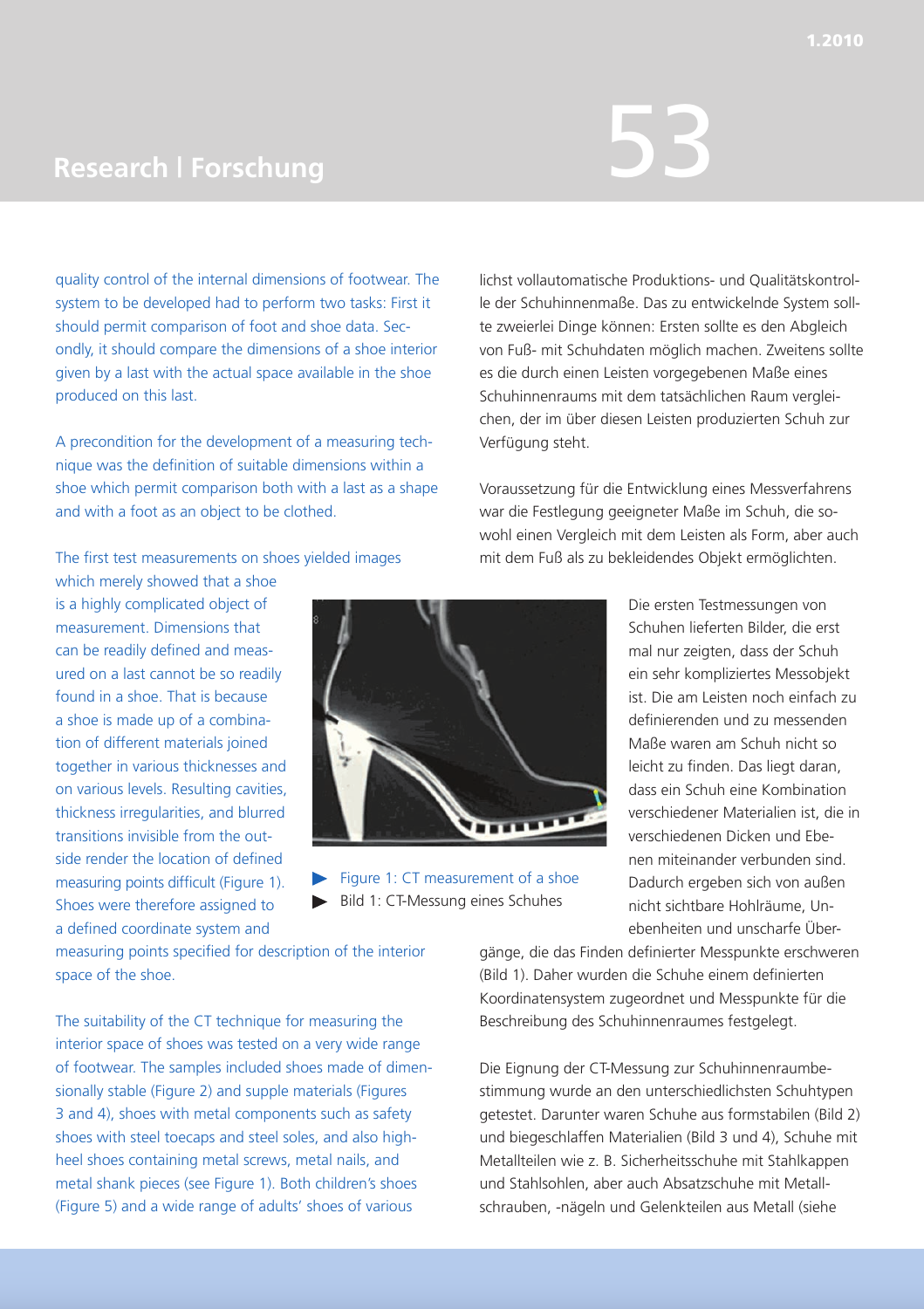

## NEWSLETTER



- Figure 2: Shoe made of dimensionally stable material  $\blacktriangleright$  Bild 2: Schuh aus formsta-
- bilem Material

constructions were examined. The results showed that even shoes with metallic components could be measured by this technique. Shoes made of supple material were stuffed in order to obtain better results and to examine whether automatic processing of the measured data is possible in spite of the additional stuffing material.



- Figure 3: Shoe made of supple material
- $\triangleright$  Bild 3: Schuh aus biegeschlaffem Material





- $\blacktriangleright$  Figure 4: CT image of a shoe made of supple material
- Bild 4: CT-Bild eines Schuhes aus biegeschlaffem Material



Figure 5: Children's shoes  $\blacktriangleright$  Bild 5: Kinderschuhe

Bild 1). Es wurden sowohl Kinder- (Bild 5) als auch die verschiedensten Erwachsenenschuhe unterschiedlichster Macharten untersucht. Die Ergebnisse zeigten, dass selbst Schuhe mit Metallteilen mit dieser Technik gemessen werden können. Schuhe aus biegeschlaffem Material wurden ausgestopft, um bessere Messergebnisse zu erreichen und zu prüfen, ob trotz dieses zusätzlichen Materials eine automatische Auswertung der Messdaten möglich ist.

The shoe measurements were performed at the Radiology Department of Tübin-

gen University on Siemens 16-line and 40-line human CT scanners (Figure 6). These permit a maximum resolution of 0.75 mm layer thickness. An accuracy of  $\pm$  1 mm is adequate for measurements on footwear. An image resolution of 1 mm was chosen for manual image evaluation. Owing to the blurring of the material transitions in a shoe, use of a higher resolution does not lead to better results. The X-ray tubes operate at 120 kV and 150 mAs; the maximum permissible voltage for human CT scanners is 140 kV. Industrial CT scanners can operate at up to 450 kV, leading to improved image detail with greater contrasts.

Stralsund University of Applied Sciences had the task of developing software for automatic image evaluation of the footwear examined. The main emphasis was on

Die Schuhmessungen wurden durch die Universität Tübingen, Abteilung Radiologie durchgeführt. Dafür standen Human-CT-Geräte, 16 Zeilen und 40-Zeilen, der Firma Siemens zur Verfügung (Bild 6). Damit ist eine Auflösung von maximal 0,75 mm Schichtdicke möglich. Für die Schuhmessungen ist die Genauigkeit der Maße von ± 1 mm ausreichend. Für die manuelle Bildauswertung wurde eine Bildauflösung von 1 mm gewählt. Auf Grund der Unschärfe bei den Materialübergängen im Schuh führte eine höhere Auflösung nicht zu besseren Messergebnissen. Die Leistung der Röhren beträgt 120 kV mit 150 mAs, maximal zulässig sind 140 kV bei Human-CT. Industrie-CT können über eine Leistung von bis zu 450 kV verfügen, was zu einem detaillierteren Bild mit schärferen Kontrasten führt.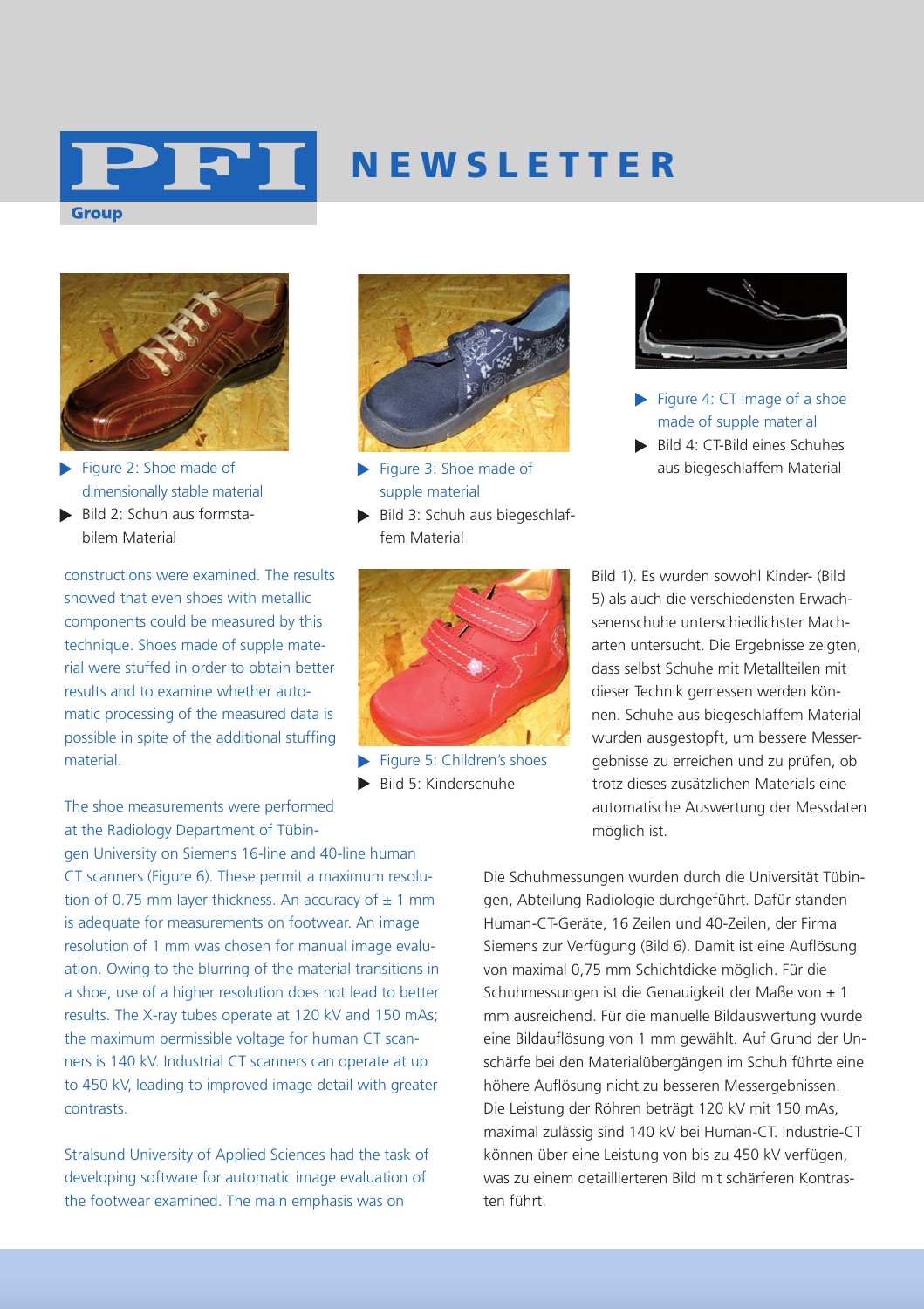recognition and separation of the individual shoes.

In order to distinguish individual shoes in the volume data set, partition planes are first introduced between the shoes. These partition planes can be regarded as sections through the data volume almost orthogonal to the z axis (the longitudinal axis of the scanner). The partition planes characteristically show a low average grey value. They divide the data volume into segments, with each segment corresponding precisely to one shoe (see Figure 7). A search for the interior space of the shoe within the data set is performed by analysing the grey value distribution of the data set.

### **Automatic Shoe Measurement Feasible**

The measuring procedure was implemented as a software solution and evaluated on the basis of data sets provided by Tübingen University. The results show that the algorithms developed satisfy realworld demands and do indeed permit automatic measurement of footwear. The

results also indicate that the overall procedure still has to be adapted to accomplish specific tasks, depending upon the shape of the shoe and the material used. The algorithms for particular tasks (textile shoes without insoles, open ladies' shoes with high heels) are also expected to need further refinement. The technique is well suited for development of an industrially applicable product for the measurement of shoes.

### **Comparison of Shoe Interior with Last Volume**

Another task included in the research project consists in comparison of the shoe interior with the last. This was undertaken by the Society for the Promotion of Applied



- Figure 6: Measurement of shoes with a human CT unit Bild 6: Schuhmessung mit
- einem Human-CT-Gerät



- Figure 7: Segmentation of the data volume by partition planes
- Bild 7: Aufteilung des Datenvolumens in Segmente durch Trennebenen

Aufgabe der FH Stralsund war die Entwicklung einer Software zur automatischen Bildauswertung der gemessenen Schuhe. Schwerpunkte waren dabei die Erkennung und Separierung der einzelnen Schuhe.

Zur Abgrenzung individueller Schuhe im Volumendatensatz werden zunächst Trennebenen zwischen den Schuhen errichtet. Diese Trennebenen können als Schnitte durch das Datenvolumen betrachtet werden, wobei die Schnittebene annähernd senkrecht zur z-Achse (Scanner-Längsachse) steht. Die Trennebenen zeichnen sich durch einen niedrigen durchschnittlichen Grauwert aus. Die Trennebenen teilen das Datenvolumen in Segmente, wobei jedes Segment genau einen Schuh beinhaltet (siehe Bild 7). Innerhalb des Datensatzes wird nun nach dem Schuhinnenraum gesucht, indem der Grauwerteverlauf des Datensatzes analysiert wird.

### **Automatisierte Schuhvermessung möglich**

Das Verfahren wurde als Softwarelösung realisiert und anhand von Datensätzen, die durch die Universität Tübingen zur

Verfügung gestellt wurden, evaluiert. Die Ergebnisse zeigen, dass die entwickelten Algorithmen praxistauglich sind und mit ihnen tatsächlich eine automatisierte Schuhvermessung möglich wird. Die Ergebnisse zeigen auch, dass das Gesamtverfahren in Abhängigkeit von der Schuhform und vom verwendeten Material an spezifische Aufgabenstellungen angepasst werden muss. Auch ist zu erwarten, dass die Algorithmen für besondere Aufgaben (Stoffschuh ohne Brandsohle, offener Damenschuh mit hohem Absatz) weiterentwickelt werden müssen. Für die Entwicklung eines industriell nutzbaren Produkts der Schuhvermessung ist das bereitgestellte Verfahren der automatisierten Bildanalyse gut geeignet.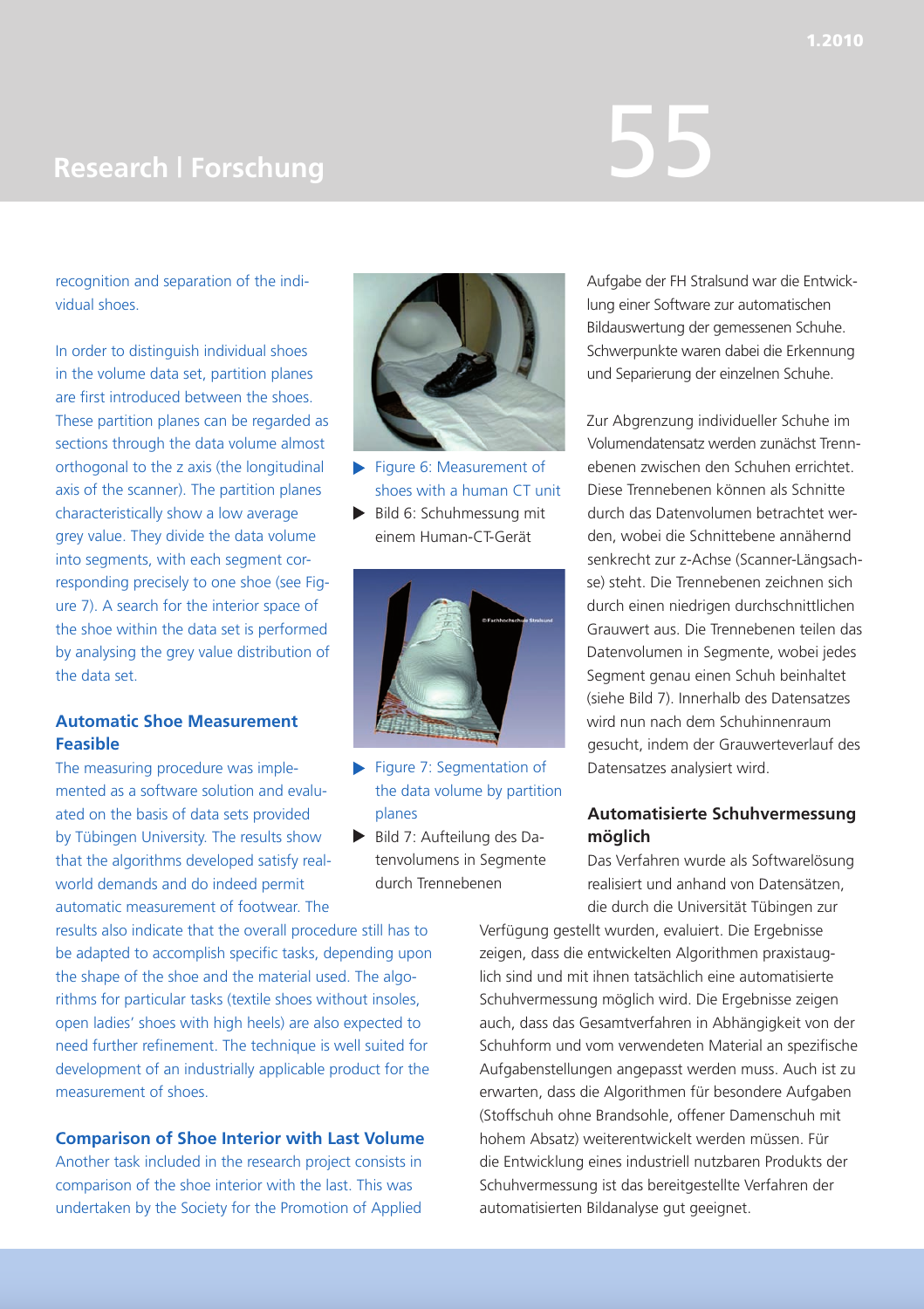## NEWSLETTER

Computer Science (GFaI). Here too, the interior space was first measured in order to compare it with the surface of the last. The last data can be supplied in digital form by the last manufacturer.

PFI

**Group** 

This task was also made more difficult by the shape of the shoe. The procedure adopted did not give good results for all the imported shoe data: Problems frequently occurred

with shoes made of widely differing materials. Moreover, complete virtual removal of the insole was not always possible because use of too strong a filter in the calculation of the threshold values leads to holes in the surface model. The interior space differs very widely from shoe to shoe in the region of the tongue and lacks an exact boundary which could be triangulated. Agreement on standard rules is necessary for the upper boundary of the interior and for the elimination of the lace-up region.

For comparison of the shoe interior with the last, the two objects positioned relative to each other are read into an adapted octree data structure (octree is a term from computer graphics; octrees are used for hierarchical ordering of 3D data sets) and local distances calculated. The result of comparison is represented with the aid colour coding. Deviations are normalised via an adjustable colour scale and represented in colour by colour-



- Figure 8: False colour representation of the calculated local distances between the shoe interior and the relevant last
- Bild 8: Falschfarbdarstellung der berechneten lokalen Abstände zwischen dem Modell eines Innen-Schuhs und des zugehörigen Leistens

### **Schuhinnenraum mit Leistenvolumen abgleichen**

Eine weitere Aufgabe des Forschungsprojektes beinhaltete den Vergleich des Schuhinnenraums mit dem Leisten. Diese wurde von der Gesellschaft zur Förderung angewandter Informatik (GFaI) bearbeitet. Auch hier wurde zunächst der Schuhinnenraum bestimmt, um ihn mit der Leistenoberfläche vergleichen zu können. Die Daten

> der Leisten können bereits durch die Leistenhersteller in digitaler Form zur Verfügung gestellt werden.

Auch bei dieser Aufgabe erschwerte die Schuhform die Lösung. Nicht für alle übernommenen Schuhdaten konnten mit den angewandten Verfahren gute Ergebnisse erreicht werden: Probleme traten häufig bei den Schuhen auf, die stark unterschiedliche Materialien haben. Weiterhin war es nicht in jedem Fall möglich, die Innensohle vollständig virtuell zu entfernen, da eine zu starke Filterung bei der Berechnung des Schwellwertes zu Löchern im Oberflächenmodell führt. Im Bereich der Lasche ist der Innenraum von Schuh zu Schuh sehr unterschiedlich und besitzt keine exakte Begrenzung, die trianguliert werden könnte. Für die obere Begrenzung des Innenraumes und die Eliminierung des Schürbereiches ist die Vereinbarung von standardisierten Regeln erforderlich.

ing of the mesh (Figure 8). The comparison yields graphic information about the gradual deviation of the shoe from the last. Display of local absolute distances is possible, as is a summation of the differential volume deviations. This permits assessment of variations in shoes and conclusions to be drawn regarding production and storage.

Für den Vergleich des Schuhinnenraums mit dem Leisten werden beide zueinander positionierten Objekte in eine angepasste Octree-Datenstruktur (Octree ist ein Begriff aus der Computergrafik; man verwendet Octrees, um 3D-Datensätze hierarchisch zu untergliedern) eingelesen und die lokalen Abstände berechnet. Das Ergebnis des